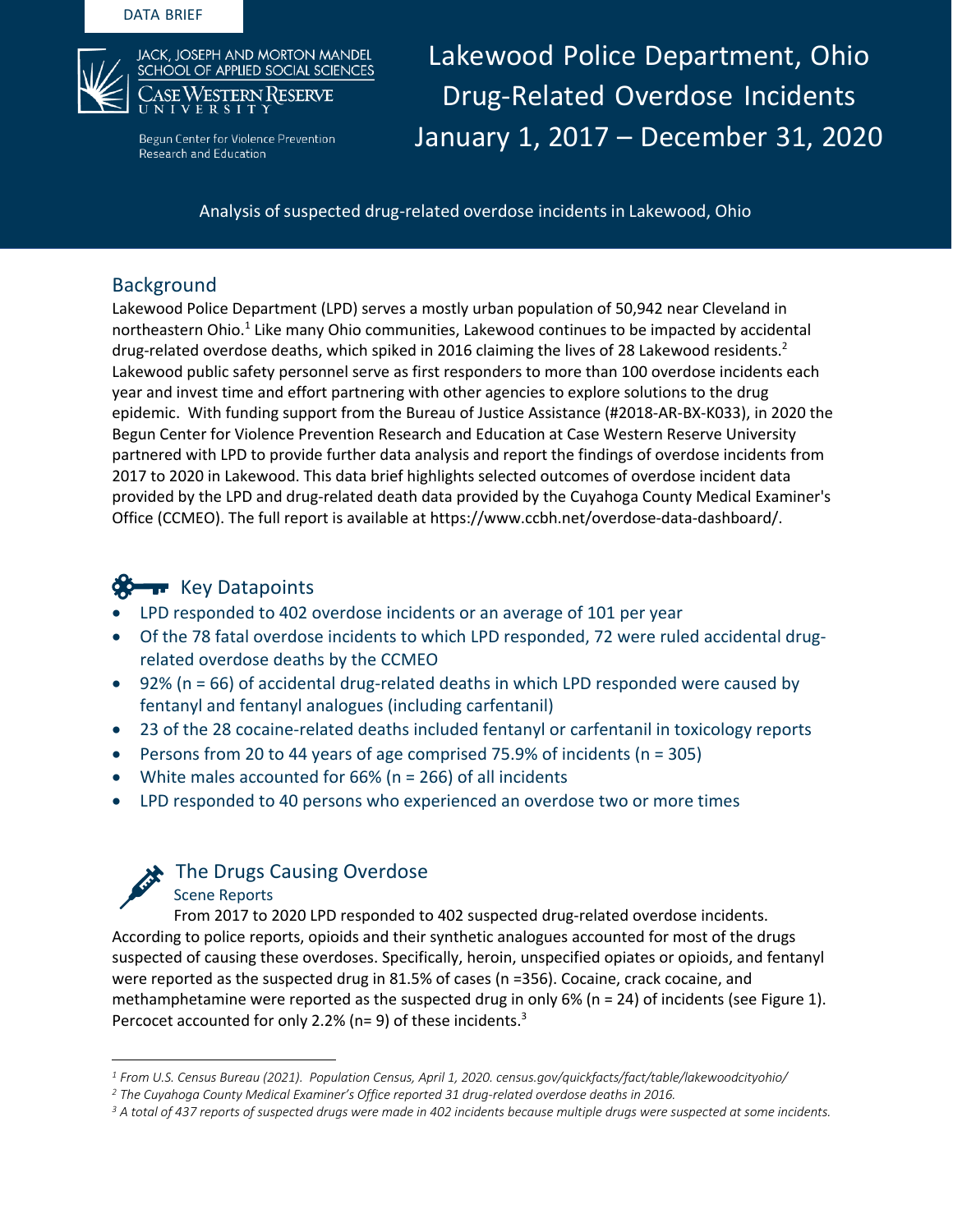Figure 1. Top Five Known Suspected Drug Types Reported by LPD at Overdose Incident Scenes (N = 384).





#### Toxicology Reports

CCMEO records show that 72 of the 78 fatal overdose incidents to which LPD responded were caused by accidental drug overdose. Of these 72 deaths, 91.7% (n = 66) were caused by fentanyl and fentanyl analogues (including carfentanil). Cocaine was listed as a cause of death drug in 38.9% (n = 28) of the cases and 23 of the cocaine-related deaths included fentanyl or carfentanil as an additional cause of death drug. Methamphetamine was present in 5.6% (n = 4) of fatal overdose cases. Heroin was reported in 36.1% (n = 26) of accidental drug-related overdose deaths. Heroin as a cause of death drug steadily declined over the reporting period. Thirteen heroin-related deaths were reported in 2017 compared to one in 2020.

**Figure 2.** Accidental Drug-Related Overdose Deaths for Lakewood Residents from 2014- 2020 as reported by the CCMEO (n = 118).



Overdose Incident Profile LPD reported 70% (n = 280) of the overdose victims were male.<sup>4</sup> Persons reported as white represented 95.5% (n = 384) of all incidents; white males accounted for 66% (n = 266). Persons from 20 to 44 comprised 75.9% of overdose incidents ( $n = 305$ ). The five-year age group experiencing the most overdoses in Lakewood consisted of persons 30-34 years old, accounting for 17% of incidents (n = 68). LPD responded to 40 persons who experienced an overdose two or more times, representing 24.1% of all incident responses (n = 97).

#### **Overdose Incident Profile**

- Average Age: **37**
- Male/Female Ratio: **2.3 : 1**
- Race: White **96%**, Black **4%**
- **40** persons were involved in an overdose incident more than once

<sup>&</sup>lt;sup>4</sup> Data pertaining to demographics (age, sex, and race) reflect reporting that may or may not be based on self-reports.